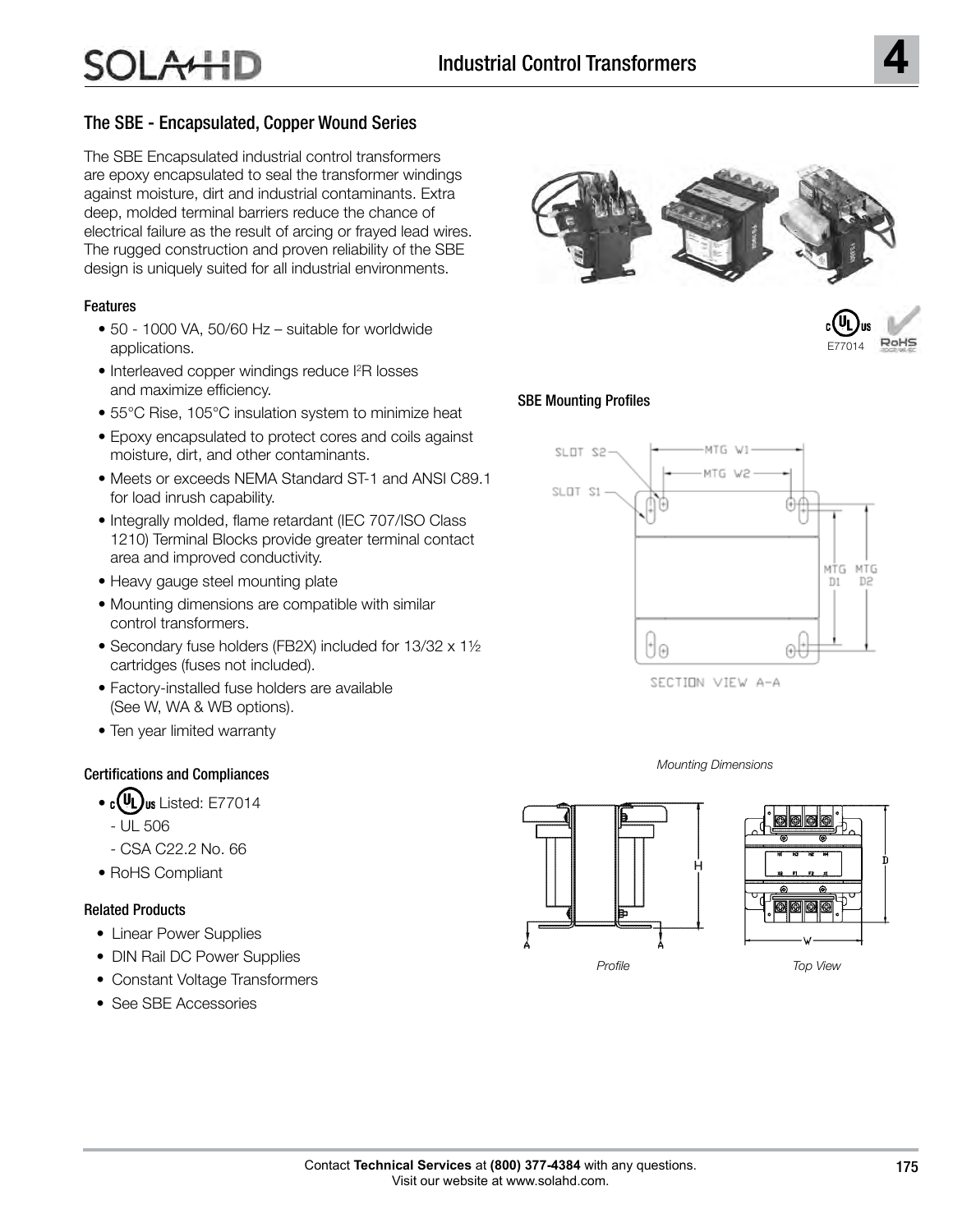#### SBE Encapsulated Series Selection Tables

#### **Group 1 – 120 x 240 Volt Primary, 24 Volt Secondary, 60 Hz**

| <b>VA</b> | Catalog<br><b>Number</b> | Height<br>in (mm) | Width<br>in (mm) | <b>Depth</b><br>in (mm)                 | <b>Mtg Width</b>               | <b>Mtg Depth</b><br>$W1 / W2 - in (mm)$ D1 / D2 - in (mm) | <b>Slot Size</b><br>$S1 / S2 - in (mm)$                                    | <b>Approx. Ship</b><br>Weight lbs (kg) |                                                |
|-----------|--------------------------|-------------------|------------------|-----------------------------------------|--------------------------------|-----------------------------------------------------------|----------------------------------------------------------------------------|----------------------------------------|------------------------------------------------|
| 50        | <b>E050E</b>             | 2.72(69.1)        |                  | $3.01(76.5)$ $3.99(101.3)$              | 2.51 / N/A<br>(63.8 / N/A)     | 2.02 / N/A<br>(51.3 / N/A)                                | .20 x .33 /.20 x .33<br>$(5.1 \times 8.4 / 5.1 \times 8.4)$                | 3.0(1.36)                              |                                                |
| 75        | <b>E075E</b>             | 2.96(75.2)        |                  | $3.39(86.1)$ $ 4.36(110.7)$             | 2.81 / 2.50<br>(71.4 / 63.5)   | 2.10 / N/A<br>(53.3 / N/A)                                | .20 x .50 /.20 x .50<br>$(5.1 \times 12.7 / 5.1 \times 12.7)$              | 4.0(1.82)                              |                                                |
| 100       | <b>E100E</b>             | 2.96(75.2)        |                  | $3.39(86.1)$ 4.61 (117.1)               | 2.81 / 2.50<br>(71.4 / 63.5)   | 2.37 / N/A<br>(60.2 / N/A)                                | .20 x .50 /.20 x .50<br>$(5.1 \times 12.7 / 5.1 \times 12.7)$              | 5.0(2.27)                              |                                                |
| 150       | <b>E150E</b>             |                   |                  | $3.89(98.8)$ $ 4.50(114.3) 4.48(113.8)$ | 3.74 / 3.12<br>(95.0 / 79.3)   | 2.56 / 2.87<br>(65.0 / 72.9)                              | .20 x .65 /.20 x .33<br>$(5.1 \times 16.5 / 5.1 \times 8.4)$               | 8.0(3.64)                              | H <sub>1</sub><br>Н2<br>3<br>24<br><b>120V</b> |
| 200       | <b>E200E</b>             |                   |                  | $3.89(98.8)$ $ 4.50(114.3) 4.79(121.7)$ | 3.74 / 3.12<br>(95.0 / 79.3)   | 2.87 / 3.18<br>(72.9 / 80.8)                              | .20 x .65 /.20 x .33<br>$(5.1 \times 16.5 / 5.1 \times 8.4)$               | 10.0(4.55)                             |                                                |
| 250       | <b>E250E</b>             |                   |                  | 3.89 (98.8) 4.50 (114.3) 5.21 (132.3)   | 3.74 / 3.12<br>(95.0 / 79.3)   | 3.29 / 3.61<br>(83.6 / 91.7)                              | 20 x .65 / .20 x .33<br>$(5.1 \times 16.5 / 5.1 \times 8.4)$               | 11.0(5.00)                             | ¥9<br>X <sub>1</sub>                           |
| 300       | <b>E300E</b>             |                   |                  | 4.53 (115.1) 5.25 (133.4) 4.66 (118.4)  | 4.38 / 3.75<br>(111.3 / 95.3)  | 3.10 / N/A<br>(78.7 / N/A)                                | $.31 \times .71 / .31 \times .71$<br>$(7.9 \times 18.0 / 7.9 \times 18.0)$ | 12.0(5.45)                             |                                                |
| 350       | <b>E350E</b>             |                   |                  | 4.53 (115.1) 5.25 (133.4) 5.07 (128.8)  | 4.38 / 3.75<br>(111.3 / 95.3)  | 3.54 / N/A<br>(89.9 / N/A)                                | .31 x .71 /.31 x .71<br>$(7.9 \times 18.0 / 7.9 \times 18.0)$              | 15.0 (6.82)                            |                                                |
| 500       | <b>E500E</b>             |                   |                  | $4.53(115.1)$ 5.25 (133.4) 5.75 (146.1) | 4.38 / 3.75<br>(111.3 / 95.3)  | 4.33 / N/A<br>(110.0 / N/A)                               | .31 x .85 /.31 x .85<br>$(7.9 \times 21.6 / 7.9 \times 21.6)$              | 19.0 (8.64)                            |                                                |
| 750       | <b>E750E</b>             |                   |                  | $(141.2)$ 6.38 (162.1) 6.93 (176.0)     | 5.32 / 4.37<br>(135.1 / 111.0) | 4.25 / 5.75<br>(108.0 / 146.1)                            | .31 x .85 /.31 x .85<br>$(7.9 \times 21.6 / 7.9 \times 21.6)$              | 31.0 (14.09)                           |                                                |

Note: Includes FB2X Secondary fuse holder.

#### **Group 1A – Factory Installed Primary Fuse Holder Class "CC" and:**

W - Secondary Fuse Holder (Midget Cartridge, 13/32" x 1½" fuse) supplied, no covers

WA - Secondary Fuse Holder (Glass or Ceramic - Type 3AG, 1/4" x 11/4" fuse type); WB - Secondary Fuse Holder (Midget Cartridge, 13/32" x 11/2" fuse)

|           |                                                           | <b>Primary Fuse Holder Class "CC"</b>                                       |                                                                                | <b>Dimensions</b>   |                                           |                              |                                        |                                                                  |                                                                                                |                                           |  |  |
|-----------|-----------------------------------------------------------|-----------------------------------------------------------------------------|--------------------------------------------------------------------------------|---------------------|-------------------------------------------|------------------------------|----------------------------------------|------------------------------------------------------------------|------------------------------------------------------------------------------------------------|-------------------------------------------|--|--|
| <b>VA</b> | W Option -<br><b>Midget Type</b><br><b>Catalog Number</b> | <b>WA Option -</b><br>Type 3AG w/<br><b>Covers</b><br><b>Catalog Number</b> | <b>WB Option -</b><br>Midget Type w/<br><b>Covers</b><br><b>Catalog Number</b> | Height<br>in $(mm)$ | <b>Width</b><br>in (mm)                   | <b>Depth</b><br>in $(mm)$    | <b>Mtg Width</b><br>W1 / W2<br>in (mm) | <b>Mtg Depth</b><br>D <sub>1</sub> / D <sub>2</sub><br>in $(mm)$ | <b>Slot Size</b><br>S1 / S2<br>in $(mm)$                                                       | Approx.<br><b>Ship Weight</b><br>lbs (kg) |  |  |
| 50        | <b>E050EW</b>                                             | E050EWA                                                                     | E050EWB                                                                        | 4.18 (106.2)        | 3.01(76.5)                                | 3.99(101.3)                  | 2.51 / N/A<br>(63.8 / N/A)             | 2.02 / N/A<br>(51.3 / N/A)                                       | .20 x .33 / .20 x .33<br>$(5.1 \times 8.4 / 5.1 \times 8.4)$                                   | 3.0(1.36)                                 |  |  |
| 75        | <b>E075EW</b>                                             | E075EWA                                                                     | E075EWB                                                                        | 4.41(112.0)         |                                           | $3.39(86.1)$ $ 4.36(110.7) $ | 2.81 / 2.50<br>(71.4 / 63.5)           | 2.10 / N/A<br>(53.3 / N/A)                                       | .20 x .50 / .20 x .50<br>$(5.1 \times 12.7 / 5.1 \times 12.7)$                                 | 4.0(1.82)                                 |  |  |
| 100       | <b>E100EW</b>                                             | E100EWA                                                                     | E100EWB                                                                        | 4.41(112.0)         |                                           | $3.39(86.1)$ 4.61 (117.1)    | 2.81 / 2.50<br>(71.4 / 63.5)           | 2.37 / N/A<br>(60.2 / N/A)                                       | 20 x .50 / .20 x .50<br>$(5.1 \times 12.7 / 5.1 \times 12.7)$                                  | 5.0(2.27)                                 |  |  |
| 150       | <b>E150EW</b>                                             | E150EWA                                                                     | E150EWB                                                                        |                     | $5.36(136.1)$ $ 4.50(114.3) 4.48(113.8)$  |                              | 3.74 / 3.12<br>(95.0 / 79.3)           | 2.56 / 2.87<br>(65.0 / 72.9)                                     | $.20 \times .65 / .20 \times .33$<br>$(5.1 \times 16.5 / 5.1 \times 8.4)$                      | 8.0(3.64)                                 |  |  |
| 200       | <b>E200EW</b>                                             | E200EWA                                                                     | E200EWB                                                                        |                     | $5.36(136.1)$ 4.50 (114.3) 4.79 (121.7)   |                              | 3.74 / 3.12<br>(95.0 / 79.3)           | 2.87 / 3.18<br>(72.9 / 80.8)                                     | .20 x .65 / .20 x .33<br>$(5.1 \times 16.5 / 5.1 \times 8.4)$                                  | 10.0(4.55)                                |  |  |
| 250       | <b>E250EW</b>                                             | E250EWA                                                                     | E250EWB                                                                        |                     | 5.36 (136.1) 4.50 (114.3) 5.21 (132.3)    |                              | 3.74 / 3.12<br>(95.0 / 79.3)           | 3.29 / 3.61<br>(83.6 / 91.7)                                     | $.20 \times .65 / .20 \times .33$<br>$(5.1 \times 16.5 / 5.1 \times 8.4)$                      | 11.0(5.00)                                |  |  |
| 300       | <b>E300EW</b>                                             | E300EWA                                                                     | E300EWB                                                                        |                     | $5.99(152.1)$ $5.25(133.4)$ $4.66(118.4)$ |                              | 4.38 / 3.75<br>(111.3 / 95.3)          | 3.10 / N/A<br>(78.7 / N/A)                                       | $.31 \times .71 / .31 \times .71$<br>$(7.9 \times 18.0 / 7.9 \times 18.0)$                     | 12.0(5.45)                                |  |  |
| 350       | <b>E350EW</b>                                             | E350EWA                                                                     | E350EWB                                                                        |                     | $5.99(152.1)$ $5.25(133.4)$ $5.07(128.8)$ |                              | 4.38 / 3.75<br>(111.3 / 95.3)          | 3.54 / N/A<br>(89.9 / N/A)                                       | $.31 \times .71 / .31 \times .71$<br>$(7.9 \times 18.0 / 7.9 \times 18.0)$                     | 15.0 (6.82)                               |  |  |
| 500       | <b>E500EW</b>                                             | <b>NA</b>                                                                   | E500EWB                                                                        |                     | $5.99(152.1)$ $5.25(133.4)$ $5.75(146.1)$ |                              | 4.38 / 3.75<br>(111.3 / 95.3)          | 4.33 / N/A<br>(110.0 / N/A)                                      | $.31 \times .85 / .31 \times .85$<br>$(7.9 \times 21.6 / 7.9 \times 21.6)$                     | 19.0 (8.64)                               |  |  |
| 750       | <b>E750EW</b>                                             | <b>NA</b>                                                                   | E750EWB                                                                        |                     | 7.01 (178.1) 6.38 (162.1) 6.93 (176.0)    |                              | 5.32 / 4.37                            | 4.25 / 5.75                                                      | .31 x .85 / .31 x .85<br>$(135.1 / 111.0) (108.0 / 146.1) (7.9 \times 21.6 / 7.9 \times 21.6)$ | 31.0 (14.09)                              |  |  |

Notes: WA and WB suffix include finger safe covers. Fuses not included. FB2 sold separately for W option. Secondary fusing assembly required.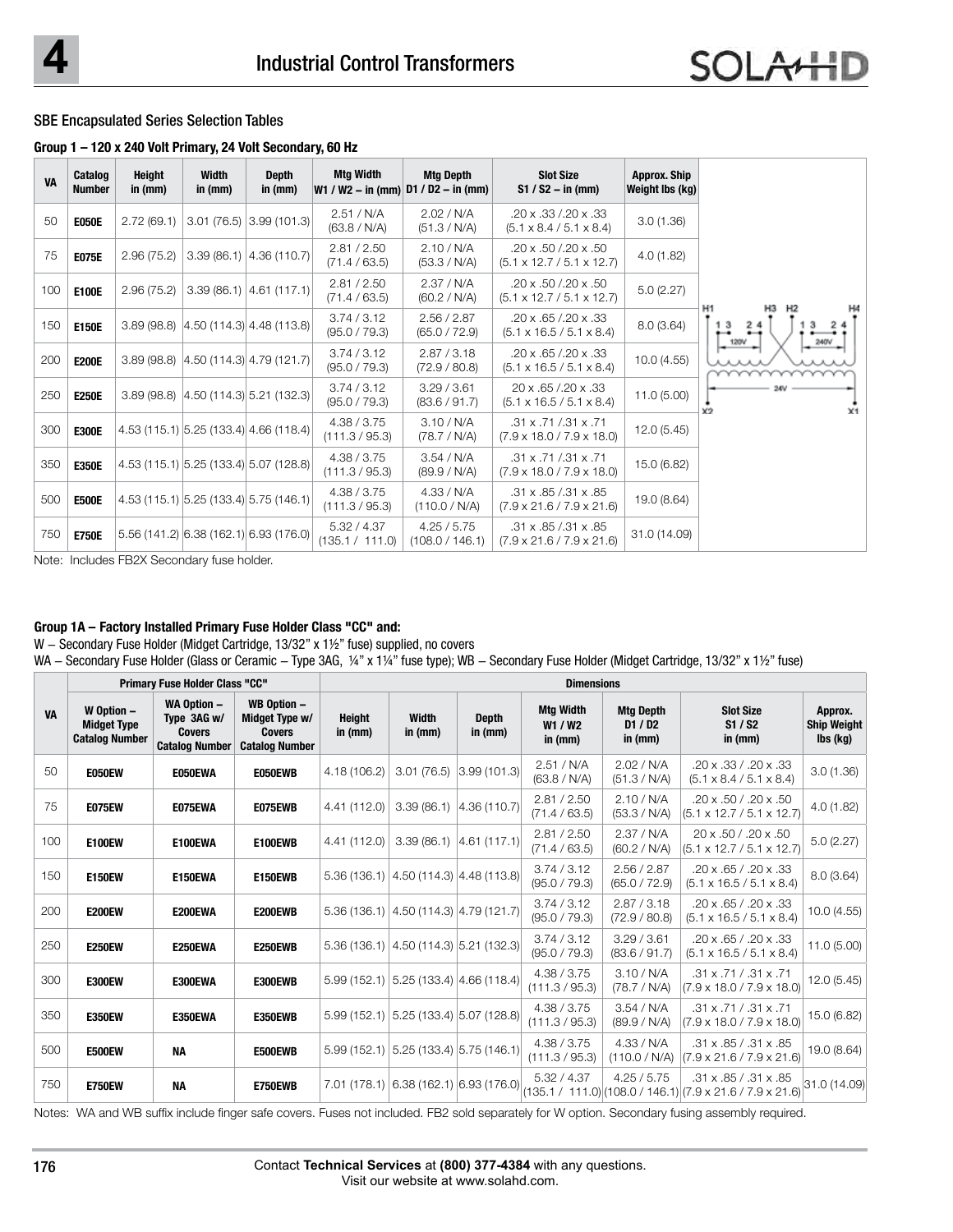## SBE Encapsulated Series Selection Tables

#### **Group 2 – 220 x 440 Volt Primary, 110 Volt Secondary, 50/60 Hz, 230 x 460 Volt Primary, 115 Volt Secondary, 50/60 Hz 240 x 480 Volt Primary, 120 Volt Secondary, 60 Hz**

| <b>VA</b> | Catalog<br><b>Number</b> | <b>Height</b><br>in $(mm)$ | Width<br>in $(mm)$ | <b>Depth</b><br>in $(mm)$                 | <b>Mtg Width</b><br>$W1 / W2 - in (mm)$ | <b>Mtg Depth</b><br>$D1 / D2 - in (mm)$ | <b>Slot Size</b><br>$S1 / S2 - in (mm)$                                       | <b>Approx. Ship</b><br>Weight lbs (kg) |                      |
|-----------|--------------------------|----------------------------|--------------------|-------------------------------------------|-----------------------------------------|-----------------------------------------|-------------------------------------------------------------------------------|----------------------------------------|----------------------|
| 50        | <b>E050</b>              | 2.72(69.1)                 | 3.01(76.5)         | 3.99(101.3)                               | 2.51 / N/A<br>(63.8 / N/A)              | 2.02 / N/A<br>(51.3 / N/A)              | .20 x .33 /.20 x .33<br>$(5.1 \times 8.4 / 5.1 \times 8.4)$                   | 3.0(1.36)                              |                      |
| 75        | E075                     | 2.96(75.2)                 | 3.39(86.1)         | 4.36 (110.7)                              | 2.81 / 2.50<br>(71.4 / 63.5)            | 2.10 / N/A<br>(53.3 / N/A)              | .20 x .50 /.20 x .50<br>$(5.1 \times 12.7 / 5.1 \times 12.7)$                 | 4.0 (1.82)                             |                      |
| 100       | E100                     | 2.96(75.2)                 | 3.39(86.1)         | 4.61(117.1)                               | 2.81 / 2.50<br>(71.4 / 63.5)            | 2.37 / N/A<br>(60.2 / N/A)              | $.20 \times 0.50 / 0.20 \times 0.50$<br>$(5.1 \times 12.7 / 5.1 \times 12.7)$ | 5.0(2.27)                              |                      |
| 150       | E150                     |                            |                    | $3.89(98.8)$ $ 4.50(114.3) $ 4.48 (113.8) | 3.74 / 3.12<br>(95.0 / 79.3)            | 2.56 / 2.87<br>(65.0 / 72.9)            | $.20 \times 0.65 / 0.20 \times 0.33$<br>$(5.1 \times 16.5 / 5.1 \times 8.4)$  | 8.0(3.64)                              | H1<br>H2             |
| 200       | E200                     |                            |                    | $3.89(98.8)$ $ 4.50(114.3) $ 4.79 (121.7) | 3.74 / 3.12<br>(95.0 / 79.3)            | 2.87 / 3.18<br>(72.9 / 80.8)            | .20 x .65 /.20 x .33<br>$(5.1 \times 16.5 / 5.1 \times 8.4)$                  | 10.0(4.55)                             | 3<br>240V            |
| 250       | E250                     |                            |                    | $3.89(98.8)$ $ 4.50(114.3) $ 5.21 (132.3) | 3.74 / 3.12<br>(95.0 / 79.3)            | 3.29 / 3.61<br>(83.6 / 91.7)            | .20 x .65 /.20 x .33<br>$(5.1 \times 16.5 / 5.1 \times 8.4)$                  | 11.0 (5.00)                            |                      |
| 300       | <b>E300</b>              |                            |                    | 4.53(115.1) 5.25(133.4) 4.66(118.4)       | 4.38 / 3.75<br>(111.3 / 95.3)           | 3.10 / N/A<br>(78.7 / N/A)              | $.31 \times .71 / .31 \times .71$<br>$(7.9 \times 18.0 / 7.9 \times 18.0)$    | 12.0(5.45)                             | X1<br>x <sub>2</sub> |
| 350       | E350                     |                            |                    | 4.53(115.1) 5.25(133.4) 5.07(128.8)       | 4.38 / 3.75<br>(111.3 / 95.3)           | 3.54 / N/A<br>(89.9 / N/A)              | $.31 \times .71 / .31 \times .71$<br>$(7.9 \times 18.0 / 7.9 \times 18.0)$    | 15.0 (6.82)                            |                      |
| 500       | E500                     |                            |                    | 4.53(115.1) 5.25(133.4) 5.75(146.1)       | 4.38 / 3.75<br>(111.3 / 95.3)           | 4.33 / N/A<br>(110.0 / N/A)             | .31 x .85 /.31 x .85<br>$(7.9 \times 21.6 / 7.9 \times 21.6)$                 | 19.0 (8.64)                            |                      |
| 750       | <b>E750</b>              |                            |                    | 5.56(141.2) 6.38(162.1) 6.93(176.0)       | 5.32 / 4.37<br>(135.1 / 111.0)          | 4.25 / 5.75<br>(108.0 / 146.1)          | 31 x .85 / .31 x .85<br>$(7.9 \times 21.6 / 7.9 \times 21.6)$                 | 31.0 (14.09)                           |                      |
| 1000      | E1000                    |                            |                    | 5.56(141.2) 6.38(162.1) 7.36(186.9)       | 5.32 / 4.37<br>(135.1 / 111.0)          | 4.68 / 6.18<br>(118.9 / 157.0)          | 31 x .85 / .31 x .85<br>$(7.9 \times 21.6 / 7.9 \times 21.6)$                 | 36.0 (16.36)                           |                      |

Note: Includes FB2X Secondary fuse holder.

**Group 2A – Factory Installed Primary Fuse Holder Class "CC" and:** W - Secondary Fuse Holder (Midget Cartridge, 13/32" x 1½" fuse) supplied, no covers; WA - Secondary Fuse Holder (Glass or Ceramic - Type 3AG, ¼" x 1¼" fuse type); WB - Secondary Fuse Holder (Midget Cartridge, 13/32" x 1½" fuse)

|           |                                                           | Primary Fuse Holder Class "CC"                |                                                                                       |                            |                           |                                           | <b>Dimensions</b>                        |                                        |                                                                                                    |                                           |
|-----------|-----------------------------------------------------------|-----------------------------------------------|---------------------------------------------------------------------------------------|----------------------------|---------------------------|-------------------------------------------|------------------------------------------|----------------------------------------|----------------------------------------------------------------------------------------------------|-------------------------------------------|
| <b>VA</b> | W Option -<br><b>Midget Type</b><br><b>Catalog Number</b> | <b>3AG w/ Covers</b><br><b>Catalog Number</b> | WA Option - Type WB Option - Midget<br><b>Type w/ Covers</b><br><b>Catalog Number</b> | <b>Height</b><br>in $(mm)$ | <b>Width</b><br>(in (mm)) | <b>Depth</b><br>in (mm)                   | <b>Mtg Width</b><br>W1 / W2<br>in $(mm)$ | <b>Mtg Depth</b><br>D1/D2<br>in $(mm)$ | <b>Slot Size</b><br>S1 / S2<br>in $(mm)$                                                           | Approx.<br><b>Ship Weight</b><br>lbs (kg) |
| 50        | <b>E050W</b>                                              | E050WA                                        | <b>E050WB</b>                                                                         | 4.18(106.2)                |                           | $3.01(76.5)$ 3.99 (101.3)                 | 2.51 / N/A<br>(63.8 / N/A)               | 2.02 / N/A<br>(51.3 / N/A)             | .20 x .33 / .20 x .33<br>$(5.1 \times 8.4 / 5.1 \times 8.4)$                                       | 3.0(1.36)                                 |
| 75        | <b>E075W</b>                                              | <b>E075WA</b>                                 | <b>E075WB</b>                                                                         |                            |                           | 4.41 (112.0) 3.39 (86.1) 4.36 (110.7)     | 2.81 / 2.50<br>(71.4 / 63.5)             | 2.10 / N/A<br>(53.3 / N/A)             | .20 x .50 / .20 x .50<br>$(5.1 \times 12.7 / 5.1 \times 12.7)$                                     | 4.0(1.82)                                 |
| 100       | <b>E100W</b>                                              | <b>E100WA</b>                                 | <b>E100WB</b>                                                                         |                            |                           | $4.41(112.0)$ 3.39 (86.1) 4.61 (117.1)    | 2.81 / 2.50<br>(71.4 / 63.5)             | 2.37 / N/A<br>(60.2 / N/A)             | .20 x .50 / .20 x .50<br>$(5.1 \times 12.7 / 5.1 \times 12.7)$                                     | 5.0(2.27)                                 |
| 150       | <b>E150W</b>                                              | <b>E150WA</b>                                 | <b>E150WB</b>                                                                         |                            |                           | $5.36(136.1)$ 4.50 (114.3) 4.48 (113.8)   | 3.74 / 3.12<br>(95.0 / 79.3)             | 2.56 / 2.87<br>(65.0 / 72.9)           | .20 x .65 / .20 x .33<br>$(5.1 \times 16.5 / 5.1 \times 8.4)$                                      | 8.0 (3.64)                                |
| 200       | <b>E200W</b>                                              | <b>E200WA</b>                                 | <b>E200WB</b>                                                                         |                            |                           | 5.36 (136.1) 4.50 (114.3) 4.79 (121.7)    | 3.74 / 3.12<br>(95.0 / 79.3)             | 2.87 / 3.18<br>(72.9 / 80.8)           | $.20 \times .65 / .20 \times .33$<br>$(5.1 \times 16.5 / 5.1 \times 8.4)$                          | 10.0(4.55)                                |
| 250       | <b>E250W</b>                                              | <b>E250WA</b>                                 | <b>E250WB</b>                                                                         |                            |                           | 5.36 (136.1) 4.50 (114.3) 5.21 (132.3)    | 3.74 / 3.12<br>(95.0 / 79.3)             | 3.29 / 3.61<br>(83.6 / 91.7)           | $.20 \times .65 / .20 \times .33$<br>$(5.1 \times 16.5 / 5.1 \times 8.4)$                          | 11.0 (5.00)                               |
| 300       | <b>E300W</b>                                              | <b>E300WA</b>                                 | <b>E300WB</b>                                                                         |                            |                           | $5.99(152.1)$ $5.25(133.4)$ 4.66 (118.4)  | 4.38 / 3.75<br>(111.3 / 95.3)            | 3.10 / N/A<br>(78.7 / N/A)             | .31 x .71 / .31 x .71<br>$(7.9 \times 18.0 / 7.9 \times 18.0)$                                     | 12.0(5.45)                                |
| 350       | <b>E350W</b>                                              | <b>E350WA</b>                                 | <b>E350WB</b>                                                                         |                            |                           | 5.99 (152.1) 5.25 (133.4) 5.07 (128.8)    | 4.38 / 3.75<br>(111.3 / 95.3)            | 3.54 / N/A<br>(89.9 / N/A)             | .31 x .71 / .31 x .71<br>$(7.9 \times 18.0 / 7.9 \times 18.0)$                                     | 15.0 (6.82)                               |
| 500       | <b>E500W</b>                                              | <b>E500WA</b>                                 | <b>E500WB</b>                                                                         |                            |                           | $5.99(152.1)$ $5.25(133.4)$ $5.75(146.1)$ | 4.38 / 3.75<br>(111.3 / 95.3)            | 4.33 / N/A<br>(110.0 / N/A)            | .31 x .85 / .31 x .85<br>$(7.9 \times 21.6 / 7.9 \times 21.6)$                                     | 19.0 (8.64)                               |
| 750       | <b>E750W</b>                                              | <b>E750WA</b>                                 | <b>E750WB</b>                                                                         |                            |                           | 7.01 (178.1) 6.38 (162.1) 6.93 (176.0)    | 5.32 / 4.37                              | 4.25 / 5.75                            | .31 x .85 / .31 x .85<br>(135.1 / 111.0)   (108.0 / 146.1)   (7.9 x 21.6 / 7.9 x 21.6)             | 31.0(14.09)                               |
| 1000      | E1000W                                                    | <b>E1000WA</b>                                | <b>E1000WB</b>                                                                        |                            |                           | 7.01 (178.1) 6.38 (162.1) 7.36 (186.9)    | 5.32 / 4.37                              | 4.68 / 6.18                            | .31 x .85 / .31 x .85<br>$(135.1 / 111.0)   (118.9 / 157.0)   (7.9 \times 21.6 / 7.9 \times 21.6)$ | 36.0 (16.36)                              |

finger safe covers. Fuses not included. W option for secondary fusing requires assembly (FB2 sold separately).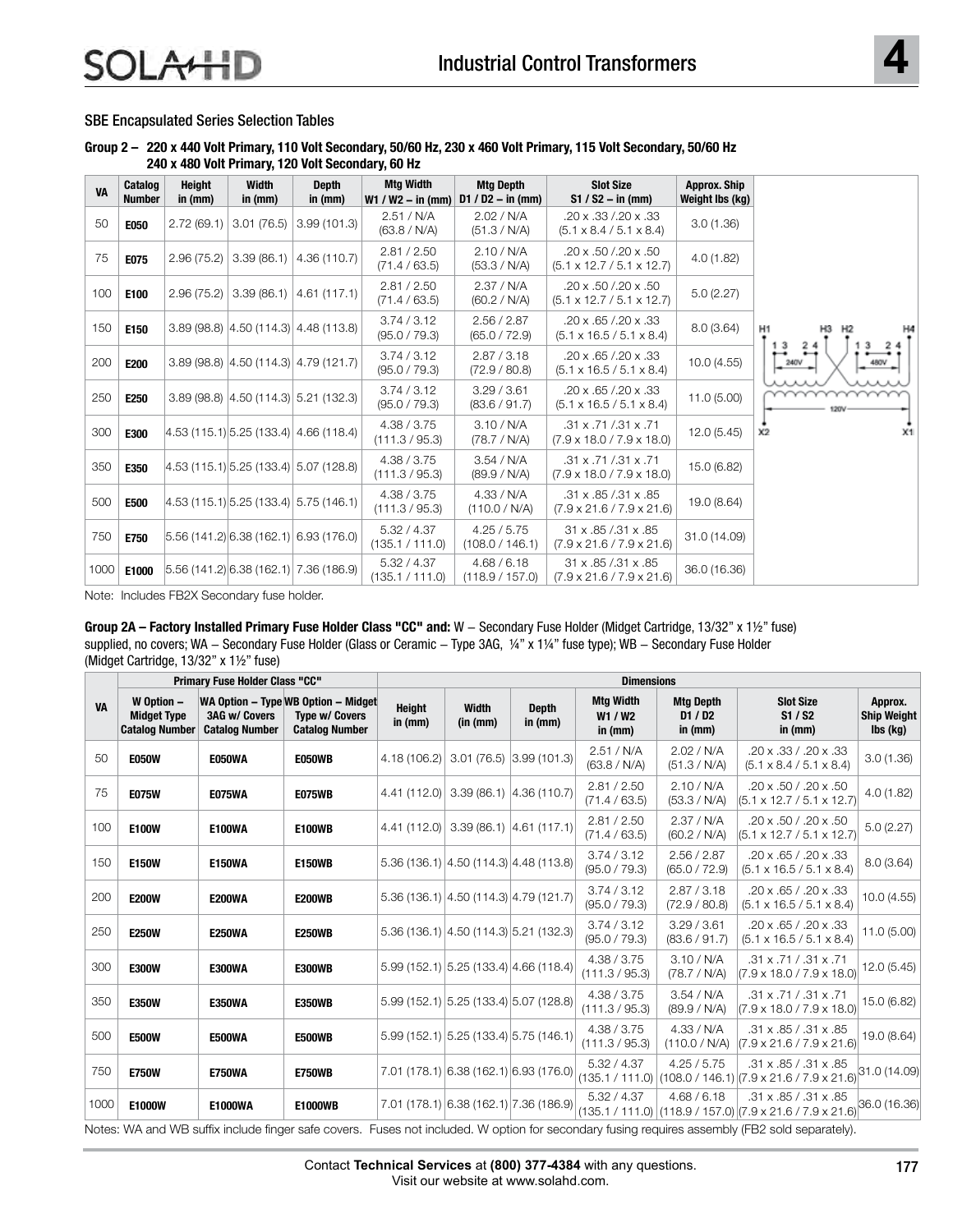### SBE Series Selection Tables - continued

**Group 3 – 240 x 480 Volt Primary, 24 Volt Secondary, 60 Hz**

| <b>VA</b> | <b>Catalog</b><br><b>Number</b> | <b>Height</b><br>in $(mm)$ | <b>Width</b><br>in (mm) | <b>Depth</b><br>in (mm) | Mtg Width<br>W1 / W2<br>in (mm) | Mtg Depth<br>D1/D2<br>in $(mm)$ | <b>Slot Size</b><br>in $(mm)$           | Approx.<br><b>Ship Weight</b><br>lbs (kg) | H3<br>H1<br>Н2<br>H4<br>24<br>13<br>24   |
|-----------|---------------------------------|----------------------------|-------------------------|-------------------------|---------------------------------|---------------------------------|-----------------------------------------|-------------------------------------------|------------------------------------------|
| 50        | <b>E050D</b>                    | 2.72<br>(69.1)             | 3.01<br>(76.5)          | 3.99<br>(101.3)         | 2.51 / N/A<br>(63.8 / N/A)      | 2.02 / N/A<br>(51.3 / N/A)      | $.20 \times .33$<br>$(5.1 \times 8.4)$  | 3.0(1.36)                                 | $\overline{\phantom{a}}$<br>480V<br>240V |
| 100       | E100D                           | 2.96<br>(75.2)             | 3.39<br>(86.1)          | 4.61<br>(117.1)         | 2.81 / 2.50<br>(71.4 / 63.5)    | 2.37 / N/A<br>(60.2 / N/A)      | $.20 \times .50$<br>$(5.1 \times 12.7)$ | 5.0(2.27)                                 | wu<br>24V                                |
| 250       | <b>E250D</b>                    | 3.89<br>(98.8)             | 4.50<br>(114.3)         | 5.21<br>(132.3)         | 3.74 / 3.12<br>(95.0 / 79.3)    | 3.29/3.61<br>(83.6 / 91.7)      | $.20 \times .65$<br>$(5.1 \times 16.5)$ | 11.0(5.00)                                | X <sub>2</sub><br>X <sub>1</sub>         |
| 500       | <b>E500D</b>                    | 4.53<br>(115.1)            | 5.25<br>(133.4)         | 5.75<br>(146.1)         | 4.38 / 3.75<br>(111.3 / 95.3)   | 4.33 / N/A<br>(110.0 / N/A)     | $.31 \times .71$<br>$(7.9 \times 18.0)$ | 19.0 (8.64)                               |                                          |

Note: Includes FB2X secondary fuse holder.

#### **Group 4 – 208/240/277 Volt Primary, 120/24 Volt Secondary, 60 Hz**

| <b>VA</b> | <b>Catalog</b><br><b>Number</b> | Height<br>in $(mm)$ | <b>Width</b><br>in $(mm)$ | <b>Depth</b><br>in (mm) | Mtg Width<br>W1 / W2<br>in $(mm)$ | <b>Mtg Depth</b><br>D1/D2<br>in $(mm)$ | <b>Slot Size</b><br>in $(mm)$           | Approx.<br><b>Ship Weight</b><br>$\mathsf{lbs}(\mathsf{k}\mathsf{g})$ |
|-----------|---------------------------------|---------------------|---------------------------|-------------------------|-----------------------------------|----------------------------------------|-----------------------------------------|-----------------------------------------------------------------------|
|           | <b>E050JL</b>                   | 2.72<br>(69.1)      | 3.01<br>(76.5)            | 3.99<br>(101.3)         | 2.51 / N/A<br>(63.8 / N/A)        | 2.02 / N/A<br>(51.3 / N/A)             | $.20 \times .33$<br>$(5.1 \times 8.4)$  | 3.0(1.36)                                                             |
| 100       | <b>E100JL</b>                   | 2.96<br>(75.2)      | 3.39<br>(86.1)            | 4.61<br>(117.1)         | 2.81 / 2.50<br>(71.4 / 63.5)      | 2.37 / N/A<br>(60.2 / N/A)             | $.20 \times .50$<br>$(5.1 \times 12.7)$ | 5.0(2.27)                                                             |
|           | <b>E250JL</b>                   | 3.89<br>(98.8)      | 4.50<br>(114.3)           | 5.21<br>(132.3)         | 3.74 / 3.12<br>(95.0 / 79.3)      | 3.29/3.61<br>(83.6 / 91.7)             | $.20 \times .65$<br>$(5.1 \times 16.5)$ | 11.0(5.00)                                                            |
|           | <b>E500JL</b>                   | 4.53<br>(115.1)     | 5.25<br>(133.4)           | 5.75<br>(146.1)         | 4.38 / 3.75<br>(111.3 / 95.3)     | 4.33 / N/A<br>(110.0 / N/A)            | $.31 \times .71$<br>$(7.9 \times 18.0)$ | 19.0 (8.64)                                                           |

Note: Will only accept one FB2 secondary fuse holder. Will not accept FB2X secondary fuse holder.

#### **Group 5 – 208/240/480/600 Volt Primary, 120/24 Volt Secondary, 60 Hz 200/230/460/575 Volt Primary, 115/23 Volt Secondary, 60 Hz**

| <b>VA</b> | Catalog<br><b>Number</b> | Height<br>in $(mm)$ | <b>Width</b><br>in (mm) | <b>Depth</b><br>in (mm) | <b>Mtg Width</b><br>W1/W2<br>in $(mm)$ | <b>Mtg Depth</b><br>D1/D2<br>in (mm) | <b>Slot Size</b><br>in $(mm)$           | Approx.<br><b>Ship Weight</b><br>lbs (kg) | H4°<br>X4<br>480 (600)                      |
|-----------|--------------------------|---------------------|-------------------------|-------------------------|----------------------------------------|--------------------------------------|-----------------------------------------|-------------------------------------------|---------------------------------------------|
| 50        | <b>E050JN</b>            | 2.96<br>(75.2)      | 3.39<br>(86.1)          | 4.36<br>(110.7)         | 2.81 / 2.50<br>(71.4 / 63.5)           | 2.10 / N/A<br>(53.3 / N/A)           | $.20 \times .50$<br>$(5.1 \times 12.7)$ | 4.0(1.81)                                 | H3----<br>240<br>120 (600)                  |
| 100       | <b>E100JN</b>            | 3.89<br>(98.8)      | 4.50<br>(114.3)         | 4.48<br>(113.8)         | 3.74 / 3.12<br>(95.0 / 79.3)           | 2.56 / 2.87<br>(65.0 / 72.9)         | $.20 \times .65$<br>$(5.1 \times 16.5)$ | 8.0(3.67)                                 | 120 (480, 240, 208)<br>$^{+12}_{208}$<br>X3 |
| 150       | <b>E150JN</b>            | 3.89<br>(98.8)      | 4.50<br>(114.3)         | 5.21<br>(132.3)         | 3.74 / 3.12<br>(95.0 / 79.3)           | 3.29/3.61<br>(83.6 / 91.7)           | $.20 \times .65$<br>$(5.1 \times 16.5)$ | 11.0(5.00)                                | 24 (600)<br>∘X2 -                           |
| 250       | <b>E250JN</b>            | 4.53<br>(115.1)     | 5.25<br>(133.4)         | 5.07<br>(128.8)         | 4.38 / 3.75<br>(111.3 / 95.3)          | 3.54 / N/A<br>(89.9 / N/A)           | $.31 \times .71$<br>$(7.9 \times 18.0)$ | 15.0 (6.82)                               | 24 (480, 240, 208)<br>н1⊶<br>$^{\circ}$     |
| 500       | <b>E500JN</b>            | 5.56<br>(141.2)     | 6.38<br>(162.1)         | 6.93<br>(176.0)         | 5.32 / 4.37<br>(135.1 / 111.0)         | 4.25 / 5.75<br>(108.0 / 146.1)       | $.31 \times .85$<br>$(7.9 \times 21.6)$ | 30.0 (13.64)                              | 80 Hz                                       |

Note: Will only accept one FB2 secondary fuse holder. Will not accept FB2X secondary fuse holder.